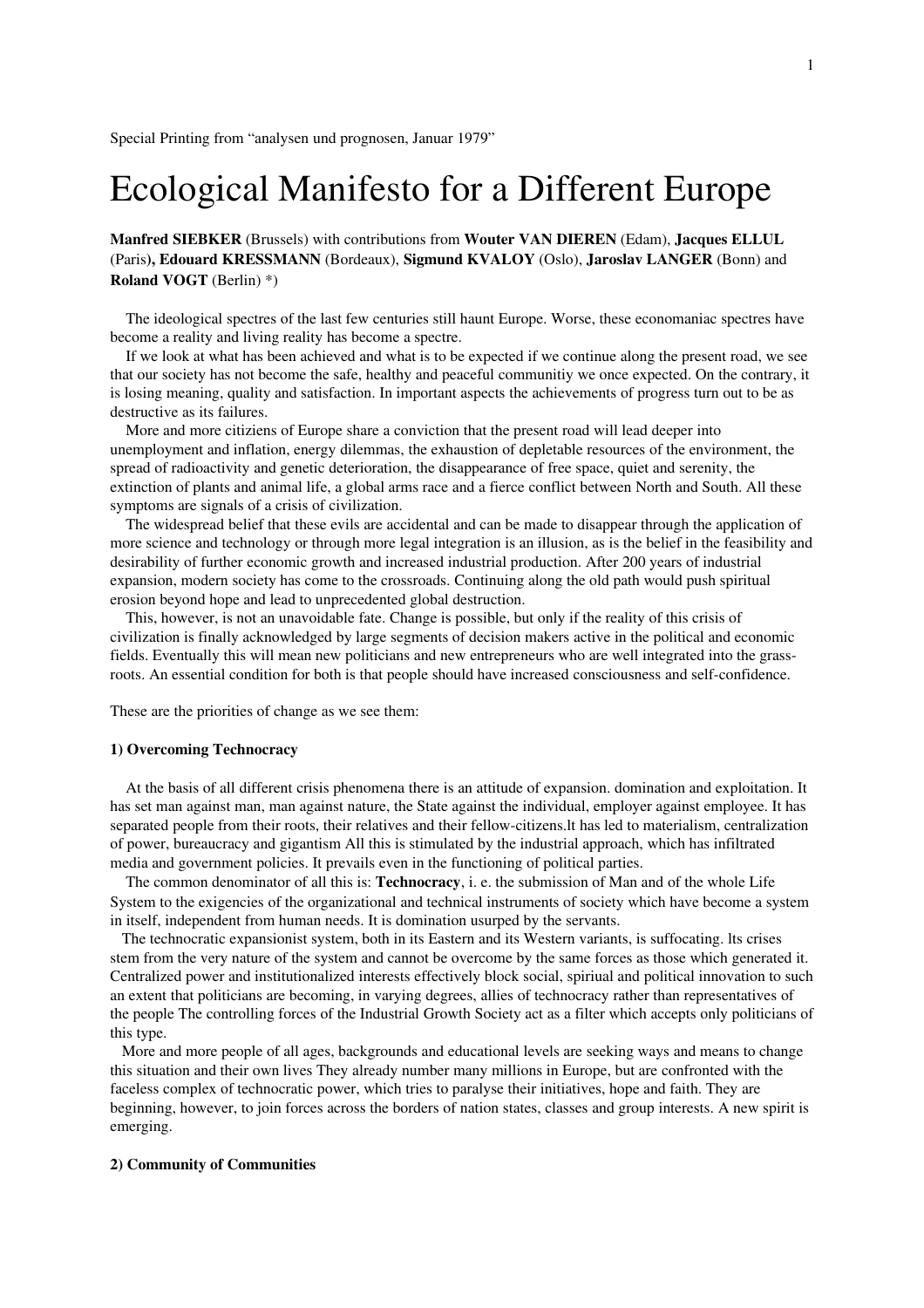Democracy means that it is the people which holds political power. Centralized power is its negation. Unless absolutely essential, power should not be delegated to anonymous government agencies or other centralizing organizations, but should remain within social and economic communities of human proportions. The dominational structures of our states have shown themselves to be unfit for real integration: witness the stalement European situation compared with the high popular hopes of unification of twenty years ago. The United Europe - and each of its member countries - must become a community of organic communities which on all levels and fields of human activity will have to replace the established power hierarchies. Reliance on the might of the Big Powers will have to be replaced by self-confidence, especially since even the superpowers have turned out to be superpowers only in destructiveness.

 Nation states are patently incapable of solving many basic problems, at either global or local level. We should therefore aim at the federation of autonomous regions, each self-organized in a participatoryand anticipatory democracy.

#### 3) Participatory and Anticipatory Democracy

 Complex structures necessitate participation. It we do not wish to have a uniform monocultural society or an a-cultural society in uniform, we need full participation. This means emancipation - emancipation not only in terms of rights but also in terms of responsibility. It means redefining politics by creating alternatives (or at least supplements) to the present party system in order to avoid the dilemma presented by the choice between immobility and totalitarianism. Free creative associations of active non-conformists should be encouraged, not repressed. People must be shown that they can influence things themselves and in their lifetime, that the future can be actively anticipated. An anticipatory democracy involves citizens already in the preparation stage of programmes and policies, not only in project decision or project implementation stages. Today they are not even involved in these.

Self-reliant local communities are the logical answer to the violence of centralized power. Protection against environmental disintegration, concentrational megatechnologies, alienating urbanization and superhighways can only be effective if decision-making, for issues beyond interpersonal affairs, is placed in the hands of federated local communities of people who want to express their own needs and themselves determine their particular way of life in peace. This means that citizens should have a right to and full anticipatory access to pertinent information. It requires social innovation to enable individuals and groups to control technology instead of becoming irresponsible parts of the technocratic machine.

## 4) Energy for the People

The engine of technocracy runs on an increasing energy throughput. The basic energy question does not so much concern resources and capital as whether the supply of more and more energy has led and will lead to a happier and more viable sociey. There is much evidence to suggest that this is not the case. The technocratic outlook for the future shows an ever closer web linking centralized (predominantly nuclear) energy systems with military power and police control. "Managing" the crises of this system is becoming a goal in itself: above all it justifies structures of domination in societies which are theoretically democratic. The great loser is the average citizen, who pays with his autonomy and freedom of self-fulfilment, who is pushed into escapist or even extremist postures as a reaction to non-participation and anxiety. More energy conversion will inevitably lead not only to more environmental destruction, but to more social, political and military crises also. A radical change is needed, replacing technocratic by ecological structures and goals, which would stop the energy race, help to meet real needs and bring democracy a decisive step nearer to realization.

#### 5) Meaningful Work for All

 The motor of a sane society is meaningful work for people, from childhood onwards. The individual should be confronted directly and completely by material and social challenges, not just by a meaningless fraction of them. In present societies and in particular in the commercial economy, good human relations and harmony between people and the rest of nature are being increasingly destroyed and replaced by exploitative unilateral and narrowminded relations. Decisions on whether and how to work, what to produce and how much income is provided, are for the overwhelming majority of individuals taken far away from them. People find themselves controlled by anonymous forces, be it as workers, as consumers or as inhabitants of environmentally affected areas. But there are no constraints other than those generated by the expansionists and exploitative system itself which could legitimize this hierarchy of alienation. ln a healthy society work opportunities, resources and income are distributed according to social and ecological usefulness, not according to power and blackmailing potential.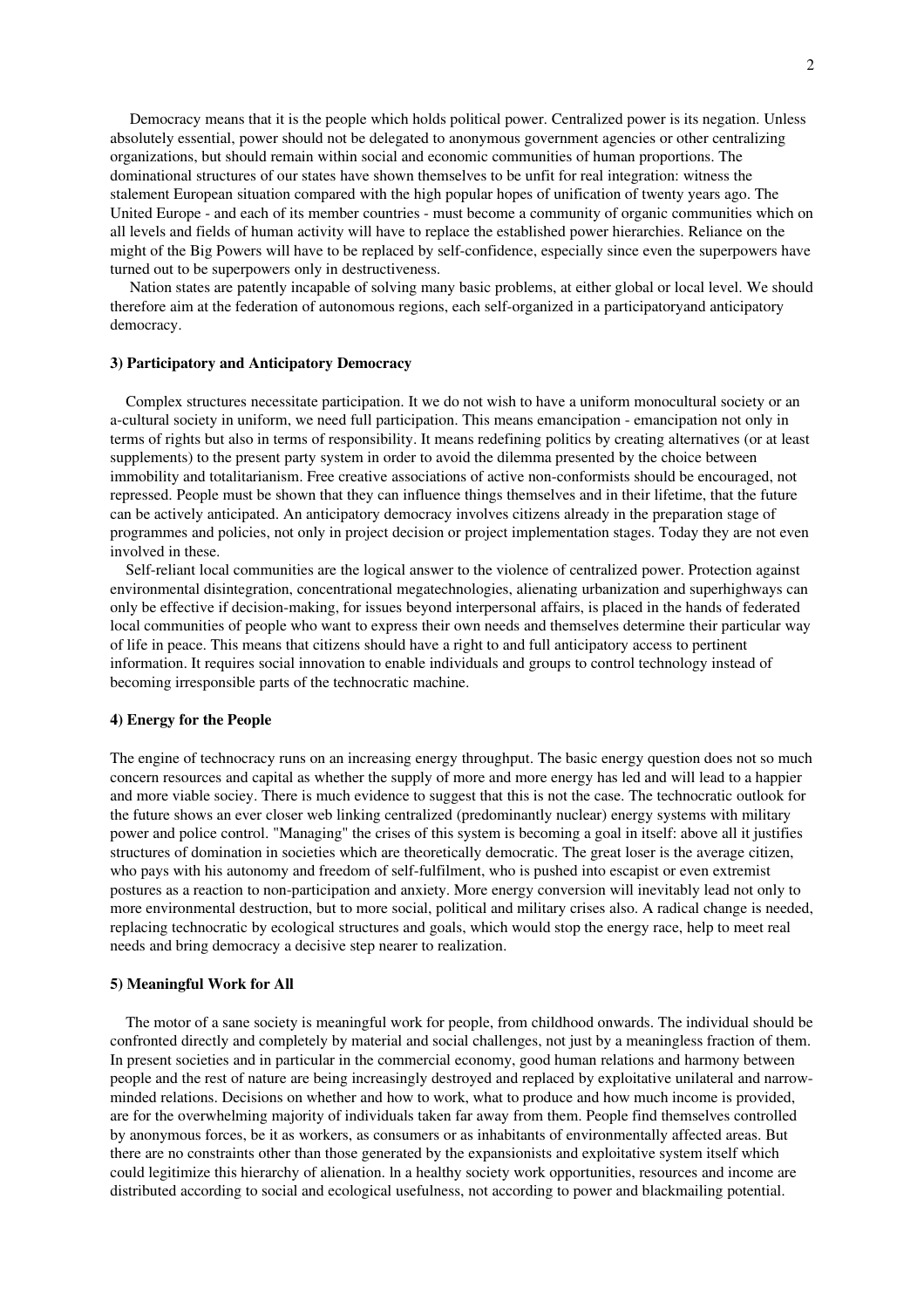If meaningful work is lacking, then people are also uncreative in their leisure time. This increases consumption dependency as well as causing waste of environmentaI and human resources.

 Meaningful work cannot be artificially created but depends on demand. Most employment openings proposed by the dominating elites are fictitious, parasitic or downright destructive: cases in point are throwaway goods, pollution/antipollution combinations and armaments. The right to work remains a demagogic slogan if it does not mean the right to engage in a meaningful activity according to one's talents and inclinations.This, however, means that work and the fulfilment of basic material need should not remain as strongly linked as they are today. The satisfaction of basic material needs should become decommercialized. lt could be taken over by a public service duty at local level. Meaningful employment in general requires highly decentralized structures of production and decision-making. No central state agency, no centralized, large corporation or large hierarchically organized labour union can achieve this objective.

#### 6) A Deprofessionalized Society

 Under the spell of specialization pushed to the extreme by technocracy, society has become excessively professionalized if not downright expertocratic. People's ability to think and decide for themselves, to create, to organize their own lives, to plan their homes, to care for their children and their aged, to cure their diseases, has largely disappeared. Such functions have been more or less forcefully delegated to experts. This has led tc a society of disabled beings, dependent on professionals who themselves depend on the technocratic machine.

 The deprofessionalizing of our society can, however, only occur if experts acquire general knowledge and, even more important, if they re-integrate the grass-roots and learn to communicate on the human scale again. This process has silently begun all over the world, but at the same time state technocracy and industrialism are becoming worse and more powerful. lt should become a matter of public policy to dismantle institutional castles.

## 7) Education for a Communitarian Society

 To demand that education be improved is a futile objective as long as the educators and their political masters are themselves not appropriately educated. It takes training to think along ecological lines, to work in institutions of appropriate scale and to foster community self-reliance. Present educational systems seem to be hypnotized by the religion, or rather the superstition, of technologal progress. Even though some change is visible, it is constantly menaced by the old forces. Contraction of t he mind to narrow specialization on the one hand and to mass consumption on the other is still the rule. Instead, education for cooperation, self-determinatlon and a creative mind should become a recognized societal goal. In other words: education not as adaption to exploitative interests and as an adjustment to the expected development of technology, but for the evolution of the spirit and the unfolding of talent in a cooperative culture. This new permanent education would also provide the flexibility in knowledge and skill necessary for adapting to the fast-changing demands of society and individuals themselves. The guaranteed satisfaction of basic material needs would greatly facilitate a selfadjusting, unbureaucratic training system. \*)

\*) See last paragraph of Point 5)

#### 8) A Society which can Afford Health

 Our life expectancy is decreasing, not only in the sense of our trust in the future, but in the brutal statistical sense also. Since the infant mortality rate has been brought under control, male mortality has ceased to fall and is even increasing again; female mortality tends to follow the same pattern, now that birth and abortion risks are no longer diminishing. The causes of poorer health have a common denominator in the disturbance of the ecological balance, as evidenced by pollution of the air, water and food, the excessive use of drugs, the weakening of selfhealing forces by symptom treatment, unnatural life and working conditions, mental stress, alienation from meaningful relationships, drug addiction and socialization neuroses.

 Our present society cannot afford to be healthy. Firstly, the escalation in the cost of medical treatment and insurance schemes is becoming intolerable. It cannot be stopped as long as public health deteriorates, individual responsibility is discouraged and the economic potential of physical and psychic misery is as recklessly exploited as any natural resource. Secondly, the forces which destroy health and a healthy environment are the same which propagate the industrialist system and cannot therefore be separated. Thirdly, the citizens of a healthy and sane society could not be so easily manipulated and blackmailed into patterns of behaviour which reinforce their own political and economic dependency.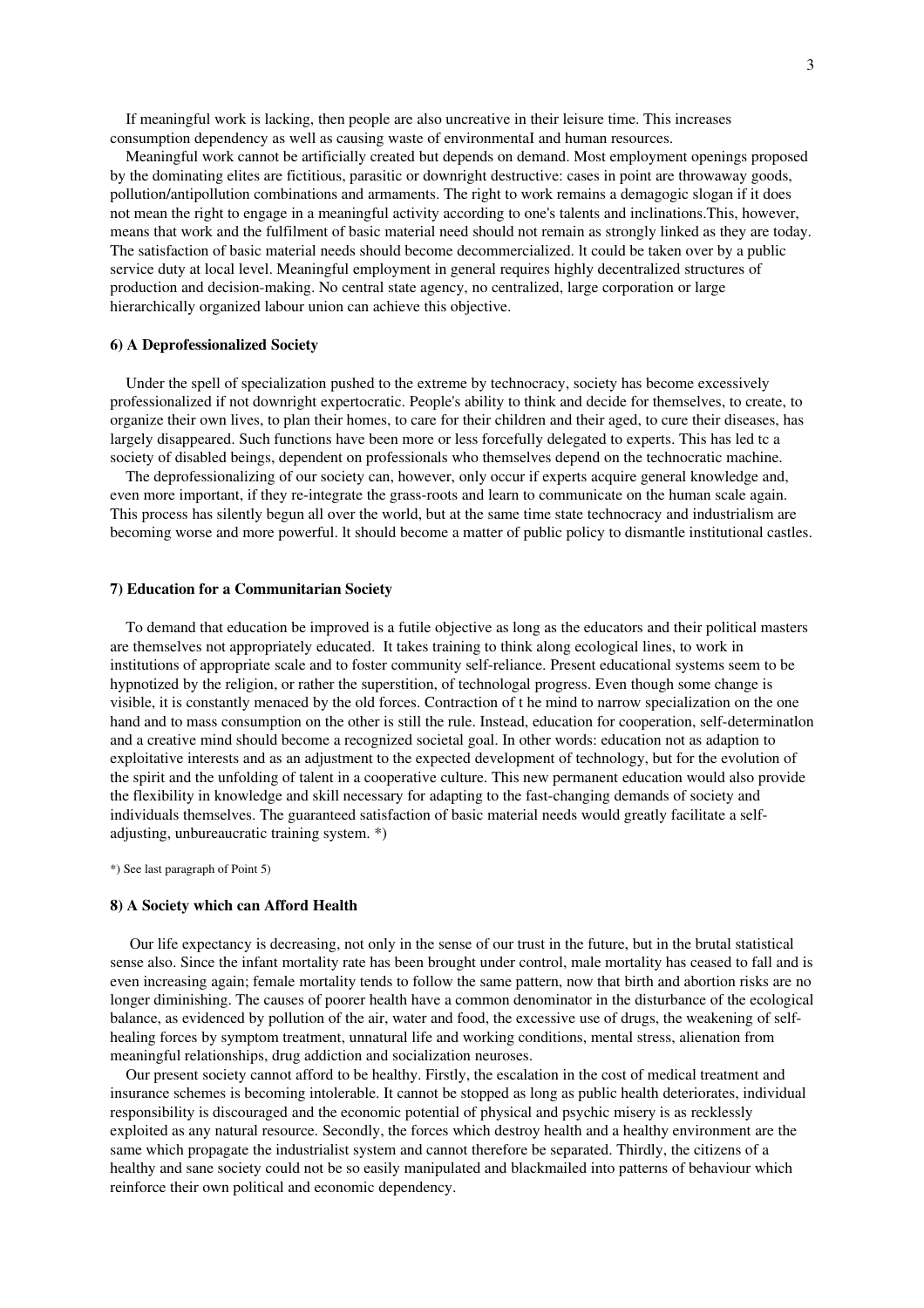Health, therefore, is a highly political issue. Selfreliance within the context of autonomous federated communities, the decommercialization of the satisfaction of basic needs and citizens' anticipative participation in public decision-making mark, as in the case of employment, energy and education, the way towards the necessary change. Only an ecological society can afford to be healthy, and only a sane society will quite naturally behave in an ecologically appropriate manner.

## 9) In dubio pro vita: a Legal System Enhancing Life

 The condition of a society is reflected in its legal system. In the course of their submission to the dictate of power and monetary profit, of productivist success rather than human goals, the occidental societies have decisively changed the character of their legal system:

- in having been reduced to an organization tool of the power structure, the legal system has ceased to be the practical translation into general norms of values consciously accepted by society as a whole;
- in having become an institutionalization of the power establishment, it has ceased to be a system of relationship between groups and individuals which provide compensation in favour of the weakest;
- in having become a means of political control by the State, it has ceased to be a

permanently renewed creation fed by the activities and customs of the grass-roots. Consequences of this mutation have been: abusive property laws and an increasing avalanche of legal and administrative texts, accompanied by an even greater avalanche of crime, general irresponsibility and perversion of the very sense of justice.

 Thus, the "in dubio pro reo" principle of Roman law was once adopted to protect individuals against the abuse of power by abstract state justice: today it is often used to deny the protection of the helpless against the powerful structures which promote mega-technological violence in the form of nuclear or chemical industrial complexes or unsafe pharmaceutical products. When the benefit of the doubt favours the development of deadly menaces and when the accused organizations control most holders of formal expertise, illegal counter-action appears legitimate. This misdevelopment, which leads to societal chaos, must stop.

 The legal system has to acknowledge as overruling principle the benefit of the doubt in favour of Life. "In dubio pro vita" must predominate over "in dubio pro reo". Order irrespective of ecological laws and laws irrespective of the order necessary for a viable system are counterproductive caricatures of law and order. No rational legal approach can be based on the hope that everything will turn out for the best, rather its very raison d'etre is to prepare for the worst. Law must face reality.

### 10) New Life to the Political Landscape

 Political parties still base their existence upon polarizations of nineteenth century talents: of the exploited against the exploiter or of the established order against upcoming competitors for power. Exploitation is still omnipresent, admittedly, but there are new poor in our countries: the victims of pollution, noise and the loneliness of urban deserts, those who suffer from meaningless jobs, from the manufacture of what are ultimately useless products and from the performance of nonsensical paperwork, those who see the web of their social relations destroyed by the violence of gigantism and commercialism, the victims of diseases which are part of the price of industrial expansion, such as cancer, the rate of which has increased tenfold in one century. But political parties do not recognize them. The political scene of Europe is therefore like a frozen lake, where the winds of change do not cause any waves. Political parties have largely become rigid hierarchical systems that function for their own sake, monopolizing the political scene in resistance to the spirit of democratic constitutions and the dynamics of a highly diversified culture.

 A rigid political system is no method of overcoming creatively our crisis of civilisation; it cannot even guarantee the survival of its people and of the basis of all: living nature. We need politicians who are capable of breaking the ice, who listen to the winds of change and who understand that viable politics now and in the coming age cannot be based on socialist or liberalist or conservative ideologies, but only on ecological pricnciples.

### 11) Solidarity of Europe and the Third World

 Even the contention that there is a fundamental conflict of interest between the industrialized countries and the Third World appears quite different in the light of ecological insight. There are, no doubt, great threats to world peace; catastrophies of hunger and desperate moves are inevitable if industrial expansionism persists in the North and if this irresponsible development model continues to be imitated by the South. After having suffered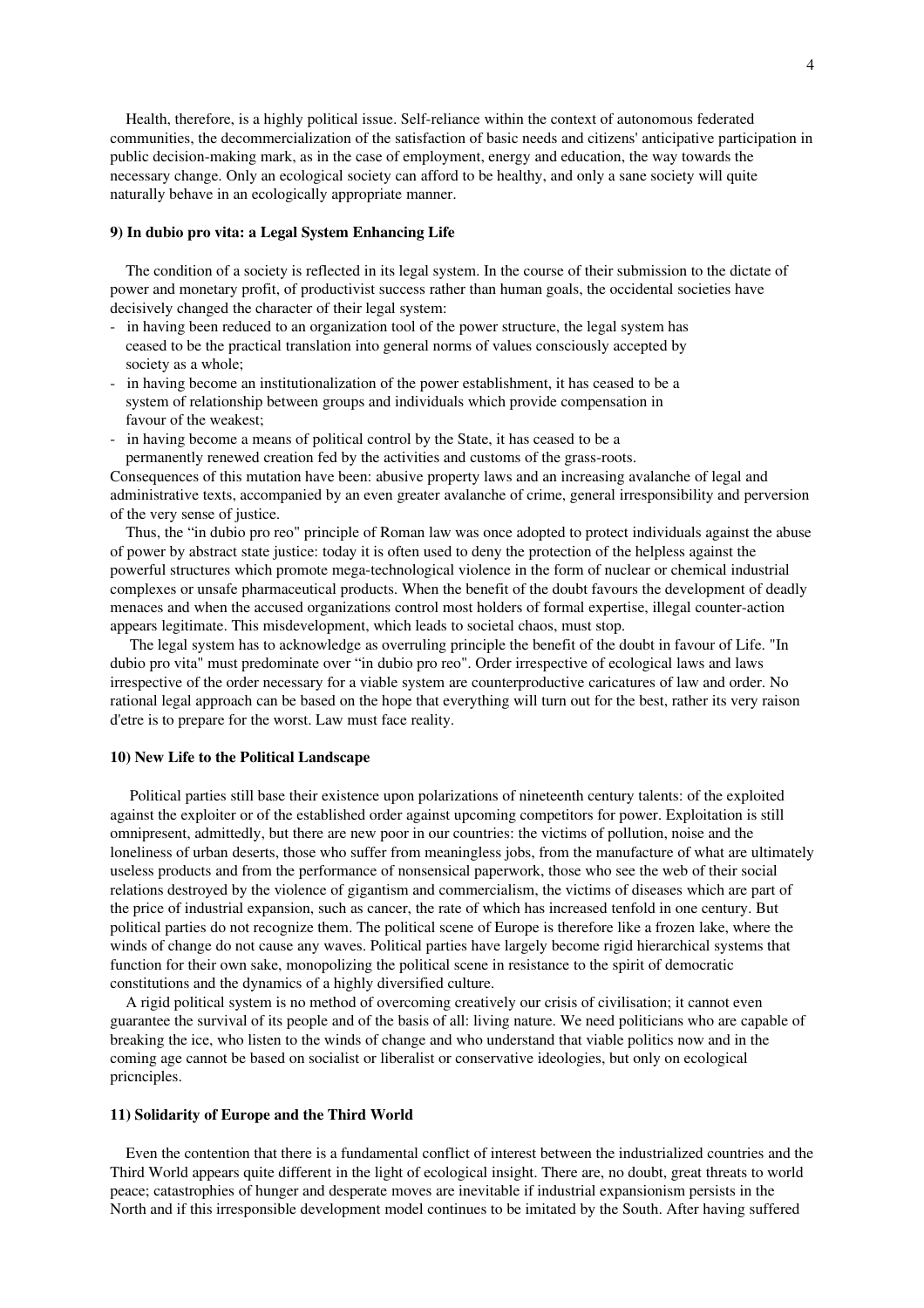the trauma of colonialist exploitation and now under the spell of neocolonialist strategies, the Third World and in particular the majority of its elite are at present firmly engaged in a murderous ratrace which nobody can win. One way to end this fixation would be for Europe to embrace the idea of non-dominational, symbiotic partnership between people as well as between mankind and nature. A change in attitude and goalsetting in the Third World would thus be decisively enhanced.

In the struggle for dignity, self-reliance and civil rights and in the struggle for the co-evolution of all forms of life on our planet there can only be allies among those who have understood the new face of reality, in East and West, North and South.

 This does not mean that everybody must wait until the others become reasonable. Of course, if economic expansion and exploitation of nature remain the main societal goals, no country or region can pursue its proper course: worldwide interdependence is bound to increase further, the propagation of instabilities within the international politico-economic system to become faster. This results from a willfully close coupling of local and regional economic systems. A Europe directing itself resolutely towards an ecological democracy would, on the contrary, become less and less dependent from the rest of the world, less influenced but with more beneficial influence. Hardware exchange would decrease to the benefit of software exchange, the transfer of information and knowledge being liberated from narrow economic power interests. A Europe with an ecological orientation can dare to be a forerunner towards a new international order. It even has the moral obligation to do so.

#### 12) Security and Peace

 Security is the number one preoccupation of our society. It has three aspects: individual security, social security and security against aggression from the outside. The instrumental, symptom-oriented approach so typical of the North has not only proven unable to solve these societal problems (or any other) but has actually amplified them.

 Thus, individual security is jeopardized by the disintegration of family and group coherence, by generalized opportunism and by the erosion of ethical principles in other words by the effects of an economaniac society. Secondly, social security is sought through anonymous, bureaucratic institutions. This erodes the sense of responsibility and the community spirit. It thus increases dependency as well as the public burden and enhances threat to the viability of the system as a whole. A oneside "generation contract", however, between the irresponsibles of the present and the future slaves of the past is not feasible. But if the breakdown of social security institutions is not intercepted by the rise of new, stable ecological structures, social chaos may ensue.

 Thirdly, it is absurd to search for security against aggression from the outside through instruments of mass destruction, that is of terror and revenge, rather than through the spirited purposefulness of real communities to defend their integrity. In the international menace system of the nuclear age, security is not produceable with military means at all. The military and armament complexes of our time share the destiny of all institutions which issue from aiming at absolute security (apart from the fact that also lust for profit and power are involved). They eventually produce the contrary of what they pretend to look for. Their product are in fact insecurity, constraints and the bondage of human learnability to a vicious circle. In the best case this leads to the disintegration of the institutions themselves, based on wrong ends and means; in the worst case it causes the annihiliation of man and nature.

 No balance of terror can be trusted in the long run. Fear engenders fear and may at any time trigger off an irrational attack in rational disguise. The arms development has led humanity to a point at which it must, for the sake of sheer survival, detach political action from all violent principles.

 The European Community, by historical accident constituted as a civilian formation, signifies in this situation a unique chance: to lead its population beyond nation-state narrow-mindedness and beyond thinking in the bondage of institutionalized violence, in that it demonstrates the possibilities to resolve inner and outer conflicts without violence.

 The societal consequences of armament are as devastating as the environmental destruction caused by its industry. An ecological Europe would therefore dismantle its armament potential. A Civilian Power Europe based on regional, federated communities will have to make credible the means of self-maintenance developed by modern peace research, and realize them in response to the deeplying anxiety of defencelessness of those citizens who are still conditioned to nation-state concepts. Civilian Defence starts from the premise that all domination over people can only be exerted to the extent in which the people is ready to collaborate with those who want to gain or maintain domination. In a base-democratic and economically decentralized society, the occupation of its territory by alien or alienated forces does not automatically lead to submission. Preconditions for the faculty of a society for civilian defence are firstly the citizens' identification with the community they live in, and secondly, the previous practice of non-military forms of combat. The experience gained at present in the resistance to mega-technological aggression can be as instructive here as the historical examples of the workers' movement, of military putschs warded off by general strikes, of civilian defence during World War Two, of